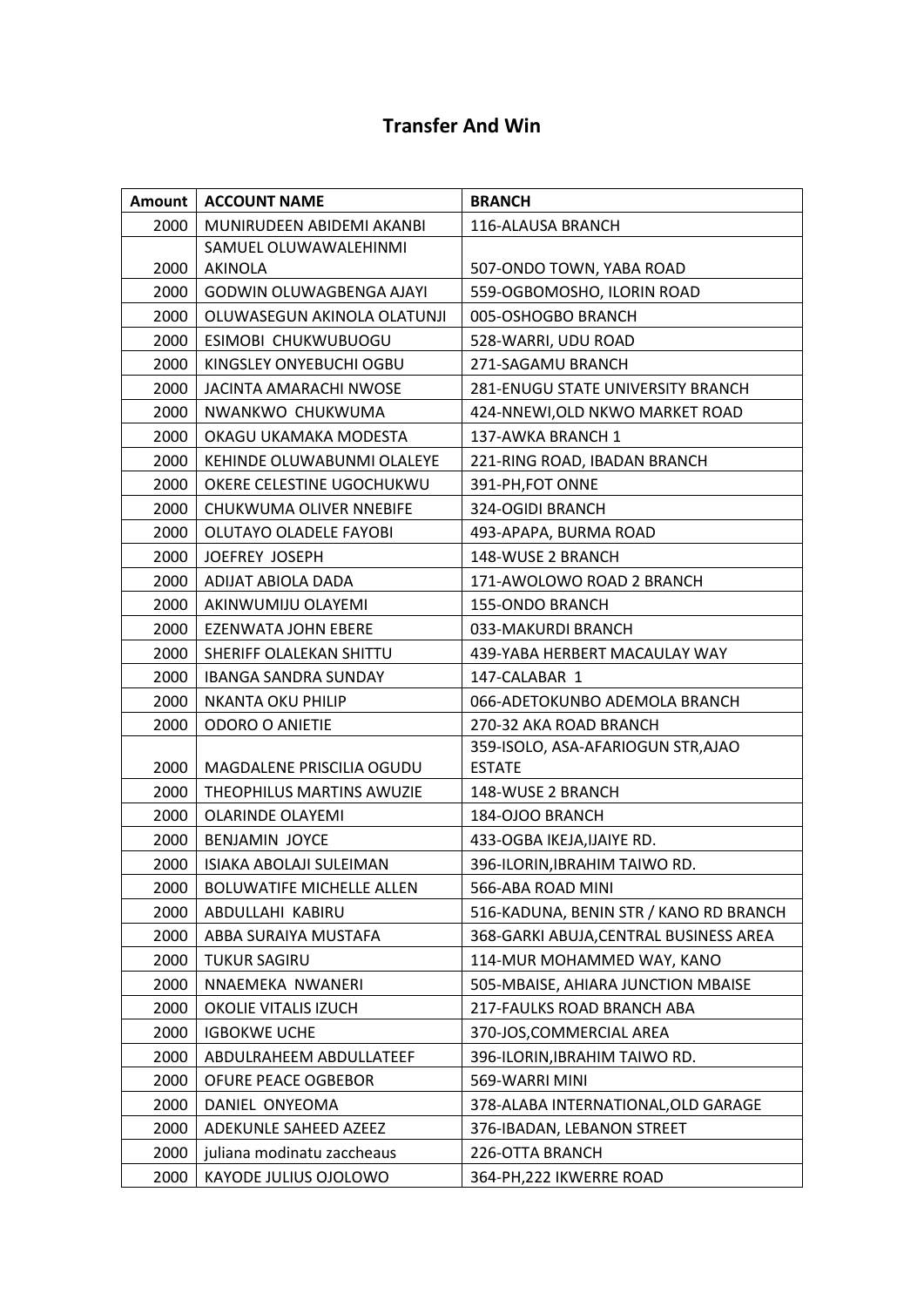| 2000 | <b>TAIWO ABIDEEN SANUSI</b>     | 220-EKOTEDO BRANCH IBADAN              |
|------|---------------------------------|----------------------------------------|
| 2000 | ABUBAKAR CHAMO UMAR             | 411-KANO, BANK ROAD                    |
| 2000 | DANIEL AFOKOGHENE AJAMA         | 544-ALABA, DENSINE PLAZA OLOJO DRIVE   |
| 2000 | DAMILOLA CHRISTIANA ORIDE       | 031-BIRNIN KEBBI BRANCH                |
| 2000 | <b>DENEN MARSHALL YAJI</b>      | 388-MAKURDI, NEW BRIDGE ROAD           |
|      | OKENNACHUKWUKEYELUM E D         |                                        |
| 2000 | <b>ODENIGBO</b>                 | 143-JOS 1 BRANCH                       |
| 2000 | CHIMA ISAAC OKPARA              | 577-FUTO MINI                          |
| 2000 | BANKOLE IDRIS A                 | 238-ILARO BRANCH                       |
| 2000 | TUNDE ADETAYO ADEKOYA           | 006-IKORODU BRANCH                     |
| 2000 | EMMANUEL ONYEBUCHI EZUGWU       | 033-MAKURDI BRANCH                     |
| 2000 | SODIQ ADEBAYO                   | 143-JOS 1 BRANCH                       |
| 2000 | PETER IZUCHUKWU OGBULUKO        | 480-ALAUSA, ASHABI COLE ROAD           |
| 2000 | <b>MUHAMMED TASIU NAZIFI</b>    | 604-KETU MINI                          |
| 2000 | VICTORIA MOSES                  | 324-OGIDI BRANCH                       |
| 2000 | <b>GARE AKPOROGHENE</b>         | 528-WARRI, UDU ROAD                    |
| 2000 | AKUBUE CHINWE AND BENEDICTH     | 368-GARKI ABUJA, CENTRAL BUSINESS AREA |
|      |                                 | 395-WUSE II ABUJA, ADETOKUNBO ADEMOLA  |
| 2000 | NWAKA BLESSING                  | CRESC.                                 |
| 2000 | EMEKA SAMUEL UMEGBOLU           | 273-MUSHIN BRANCH                      |
| 2000 | <b>GBENGA FELIX LAWAL</b>       | 540-IBADAN, AGODI UCH SECOND GATE      |
| 2000 | <b>GRACE AYOKA OLARINDE</b>     | 481-IDIROKO, IDIROKO ROAD              |
| 2000 | ALEXANDER ELIKE ITOTO           | 210-RCCG CAMP BRANCH                   |
| 2000 | CHINYERE AJOMIWE QUEEN          | 442-OWERRI, DOUGLAS RD.                |
| 2000 | MARTHA NKIRU NNOYIBA            | 475-NKPOR, DEMUDE STREET               |
| 2000 | <b>BOLA FEDY</b>                | 594-AREA 1 MINI                        |
|      |                                 | 418-NYANYA ABUJA, OPP. NYANYA SHOPPING |
| 2000 | AHMED KOLAWOLE                  | <b>COMPLEX</b>                         |
| 2000 | OWOLABI KAMAL BALOGUN           | 546-OJUELEGBA, SHIFAWU STREET          |
|      | 2000   OBIEFUNA CHUKWUNONSO AGU | 235-EGBEDA BRANCH                      |
| 2000 | FARUQ OLAWALE MUTIU             | 548-IBADAN, AGBENI MARKET              |
| 2000 | PAUL AMOS                       | 041-SOKOTO BRANCH                      |
| 2000 | LUKMAN ISHOLA RAHAMAN           | 008-ALLEN AVENUE IKEJA BRANCH          |
| 2000 | TOCHUKWU EMMANUEL DURU          | 412-ONITSHA, IWEKA ROAD                |
| 2000 | <b>COSMAS CHUKWUEMEKA OKEKE</b> | 488-ENUGU, AGBANI ROAD                 |
| 2000 | SAMSON TEMITOPE ADELEKE         | 524-GBAGADA, GBAGADA EXPRESSWAY        |
| 2000 | OLUWATIFE MARIAM ABIOLA         | 248-AYOBO BRANCH                       |
| 2000 | EMENALO MODESTA CHIDIOGO        | 475-NKPOR, DEMUDE STREET               |
| 2000 | KINGSLEY IFEANYI ELUMEZE        | 554-ASABA, 163 NNEBISI ROAD            |
| 2000 | ALADE KAYODE SAMSON             | 210-RCCG CAMP BRANCH                   |
| 2000 | CHIKA STANLEY ENWEREM           | 442-OWERRI, DOUGLAS RD.                |
| 2000 | <b>SUNDAY EZEOBI</b>            | 214-KACHIA ROAD KADUNA                 |
| 2000 | DAMILARE MICHAEL OJO            | 236-ODOGUNYAN BRANCH                   |
| 2000 | MATHEW OKWUDILI ODOH            | 308-ABAKPA NIKE BRANCH                 |
| 2000 | OYEDIRAN LATEEF OLASUNKANMI     | 531-OTTA IDIROKO ROAD                  |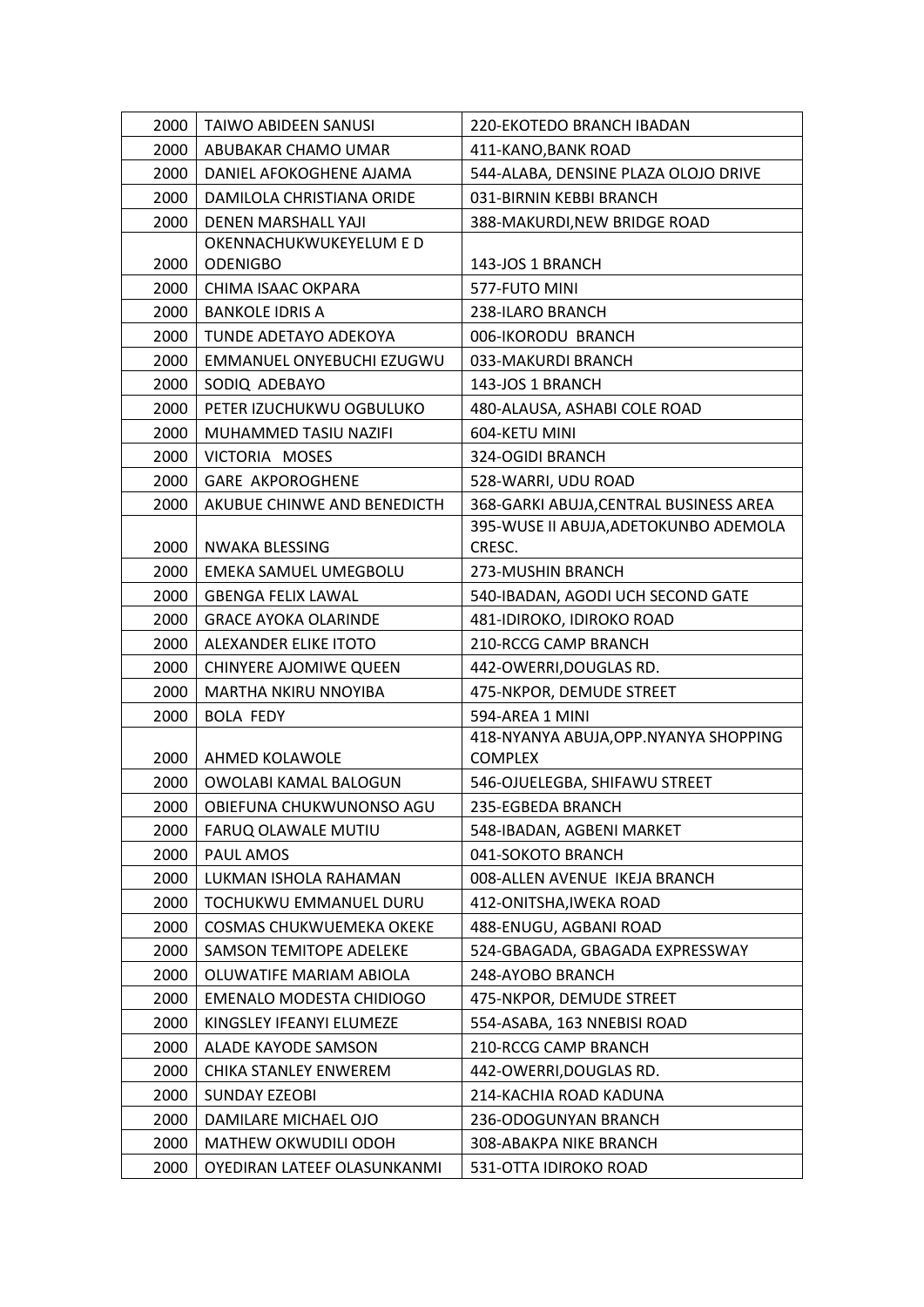| 2000 | <b>IDOPISE GEORGE ASUAWAK</b>     | 157-ELEME BRANCH                      |
|------|-----------------------------------|---------------------------------------|
| 2000 | <b>GABRIEL VICTOR OGHENERUEMU</b> | 581-SATELITE TOWN MINI                |
|      |                                   | 395-WUSE II ABUJA, ADETOKUNBO ADEMOLA |
| 2000 | ISMAILA IBRAHIM                   | CRESC.                                |
| 2000 | JACOB ABIMIKU                     | 075-LAFIA BRANCH                      |
| 2000 | DAVID OMOLE                       | 054-IWO ROAD IBADAN BRANCH            |
| 2000 | AYOMIDE MARGRET ODUSANYA          | 151-IKORODU 2 BRANCH                  |
| 2000 | <b>KETUOJO BESTMAN EJAIFE</b>     | 601-13, OLD ABA RD MINI               |
| 2000 | <b>BASIL DAVID OKAFOR</b>         | 102-AGBARA BRANCH                     |
| 2000 | <b>BWOI JOHN</b>                  | 414-GARKI ABUJA MUHAMMED BUHARI WAY   |
| 2000 | TOBILOBA BAMIDELE AYANLEKE        | 469-LAWANSON/ITIRE RD BRANCH          |
| 2000 | <b>MCNEIL ABIODE</b>              | 254-EKPOMA BRANCH                     |
| 2000 | <b>EMEM PEACE OKOLIE</b>          | 501-AJAH, LEKKI - EPE EXPRESSWAY      |
| 2000 | ABDURAHAM AKIM SALIHU             | 432-SULEJA, IBB MARKET                |
| 2000 | ADEOLA GBENGA BELLA               | 439-YABA HERBERT MACAULAY WAY         |
| 2000 | ORIYOMI MODUPE OLUGBADE           | 163-IFAKO-GBAGADA BRANCH              |
| 2000 | EMEKA NNANAMI                     | 367-KADUNA,1 KACHIA RD.               |
| 2000 | <b>CHINONYE GOODLUCK EZEJI</b>    | 087-GARKI BRANCH                      |
| 2000 | <b>IBRAHIM AYOBAMI S</b>          | 038-ADO-EKITI                         |
| 2000 | NWOGU EMMA ONYEBUCHI              | 152-ENUGU ROAD                        |
|      | MMADUABUCHUKWU HENRY              |                                       |
| 2000 | AKANEGBU                          | 430-GARKI ABUJA, AHMADU BELLO WAY     |
| 2000 | MASHOOD OYERANMI ODEDELE          | 549-BADAGRY, JOSEPH DOSU ROAD         |
| 2000 | DANIEL FRIDAY                     | <b>189-UTAKO BRANCH</b>               |
| 2000 | <b>IDRIS OLANREWAJU OLADIRAN</b>  | 050-IPAJA BRANCH                      |
| 2000 | OBUMNEME SAMSON OKAFOR            | 507-ONDO TOWN, YABA ROAD              |
| 2000 | OMONIYI SAMUEL FATUROTI           | 525-ILESHA, ITA BALOGUN STREET        |
| 2000 | HASSAN KEHINDE ISIAKA             | 226-OTTA BRANCH                       |
| 2000 | NYAMOKO CHIDIMMA CONSOLATA        | 324-OGIDI BRANCH                      |
| 2000 | JABDO ADAMU MOHAMMED              | 423-JOS, CLUB ROAD                    |
| 2000 | AYOBAMI MICHAEL OLADIPUPO         | 014-VICTORIA ISLAND BRANCH            |
| 2000 | ABDULKABIR SULEIMAN YUSUF         | 168-ABAKALIKI BRANCH 1                |
| 2000 | <b>BELLO UBALI NASIR</b>          | 096-DUTSE BRANCH                      |
| 2000 | MAIZARE A IBRAHIM                 | 455-BIRNIN KEBBI, SANI ABACHA WAY     |
| 2000 | FRANCISCA UJUNWA ODOZIE           | 476-OWERRI WETHERAL ROAD BRANCH       |
| 2000 | <b>FESTUS I IBEAWUCHI</b>         | 364-PH, 222 IKWERRE ROAD              |
| 2000 | OLAYEMI SHERIFF OLUFEMI           | 322-MINNA 2 BRANCH                    |
|      |                                   | 359-ISOLO, ASA-AFARIOGUN STR, AJAO    |
| 2000 | <b>BONIFACE RICHARD</b>           | <b>ESTATE</b>                         |
| 2000 | ADEWALE ZAHCHAUS AGBEYANGI        | 493-APAPA, BURMA ROAD                 |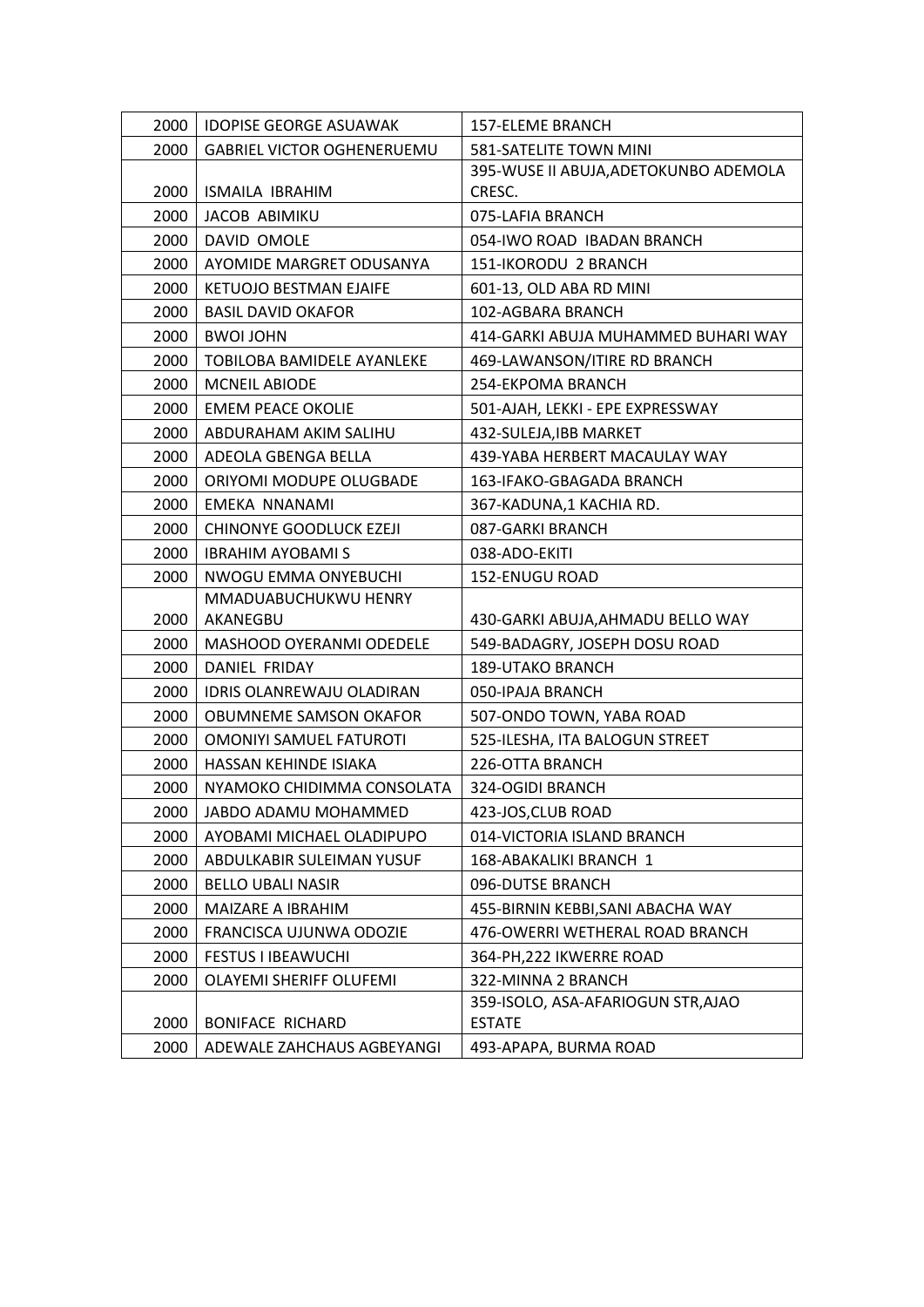## **Recharge And Win**

| Amount | <b>ACCOUNT NAME</b>           | <b>BRANCH</b>                        |
|--------|-------------------------------|--------------------------------------|
| 1000   | OLAWALE SUNDAY AKASORO        | 206-OPEBI BRANCH                     |
| 1000   | <b>FRANCIS GBADEBO AJOSE</b>  | 102-AGBARA BRANCH                    |
| 1000   | OGUGWUA EMMANUEL OKONKWO      | 025-ASABA BRANCH                     |
| 1000   | ABIODUN NOAH SULAIMON         | 014-VICTORIA ISLAND BRANCH           |
| 1000   | ABDULRAHMAN YAHAYA            | 089-LOKOJA BRANCH                    |
| 1000   | <b>FATI ABBA GONI</b>         | 035-MAIDUGURI                        |
| 1000   | DANIEL IKECHUKWU ANAZODO      | 184-OJOO BRANCH                      |
| 1000   | EZEKIEL OPEYEMI DAGBENO       | 102-AGBARA BRANCH                    |
| 1000   | SHAMSUDEEN D MAMMAN           | 057-KATSINA BRANCH                   |
| 1000   | ELEGBEDE NURUDEEN             | 037-ABEOKUTA BRANCH                  |
| 1000   | <b>TAOFEEK AYINLA OJEDELE</b> | 466-IREE BRANCH                      |
| 1000   | ANUOLUWAPO AKINGBADE          | 037-ABEOKUTA BRANCH                  |
| 1000   | OLUCHI IKECHUKWU              | 544-ALABA, DENSINE PLAZA OLOJO DRIVE |
| 1000   | BAKO AYUBA ALI                | 594-AREA 1 MINI                      |
| 1000   | OPEBIYI IFAKAYODE AK          | 142-ALAGBADO BRANCH                  |
| 1000   | CHIEZE OPARA                  | 476-OWERRI WETHERAL ROAD BRANCH      |
| 1000   | <b>GAZI OLUWASEUN ARAB</b>    | 088-OGBA BRANCH                      |
| 1000   | OKORIE CHUKWUDINSO            | 306-UMUNZE BRANCH                    |
| 1000   | <b>AUSTINE OBINNA IWU</b>     | 364-PH, 222 IKWERRE ROAD             |
| 1000   | LAWAL KILISHI                 | 233-DAURA BRANCH                     |
| 1000   | AJESEWA MUSINAT AJEWUMI       | 623-GBAGI MARKET BRANCH              |
| 1000   | OJI NNOROM GRACE CHI          | 072-UMUAHIA BRANCH                   |
| 1000   | AYOBAMI OLAWALE OGUNREMI      | 334-OOU BRANCH                       |
| 1000   | HABIBAT YEMI AJANI            | 203-UNIZIK BRANCH                    |
|        | <b>FAGBOHUNGBE EMMANUEL</b>   |                                      |
| 1000   | <b>OLADAPO</b>                | 059-YOLA BRANCH                      |
| 1000   | DANJUMA SARKI                 | <b>158-DUKKU BRANCH</b>              |
| 1000   | <b>UBONG EFFIONG NSUDO</b>    | 285-RUMUKURISHI BRANCH               |
| 1000   | NDIDIAMAKA PEPETUAL EDIGBO    | 389-ABAKALIKI, OGOJA RD.             |
| 1000   | AHAMED DALHA AHAMADU          | 057-KATSINA BRANCH                   |
| 1000   | ELISHA MONDAY                 | 426-KEFFI, ABUBAKAR BURGA STR.       |
| 1000   | CHINEDU HENRY ATUCHE          | 500-ORJI, OKIGWE ROAD                |
| 1000   | DANGYANG DACHOLLOM            | 425-BUKURU, OLD JOS RD.              |
| 1000   | OKEHIE IJEOMA                 | 378-ALABA INTERNATIONAL, OLD GARAGE  |
| 1000   | SALIHU ADAMU                  | 013-KANO BRANCH                      |
| 1000   | DANIEL ENEFIOK ESSIEN         | 026-CALABAR BRANCH                   |
| 1000   | <b>EBULUE LINUS OKEREKE</b>   | 029-IDEJO BRANCH                     |
| 1000   | KINGSLEY EDET                 | 191-AGBOR BRANCH                     |
| 1000   | ESTHER A. ADESHINA            | 226-OTTA BRANCH                      |
| 1000   | ADESANMI BOSE TEMITOPE        | 400-AKURE, OYEMEKUN STREET           |
| 1000   | CLEMENTINA UZOR CHUKWUNWIKE   | 163-IFAKO-GBAGADA BRANCH             |
| 1000   | AZEEZ ISIAQ ADEWALE           | 284-CHALLENGE BRANCH                 |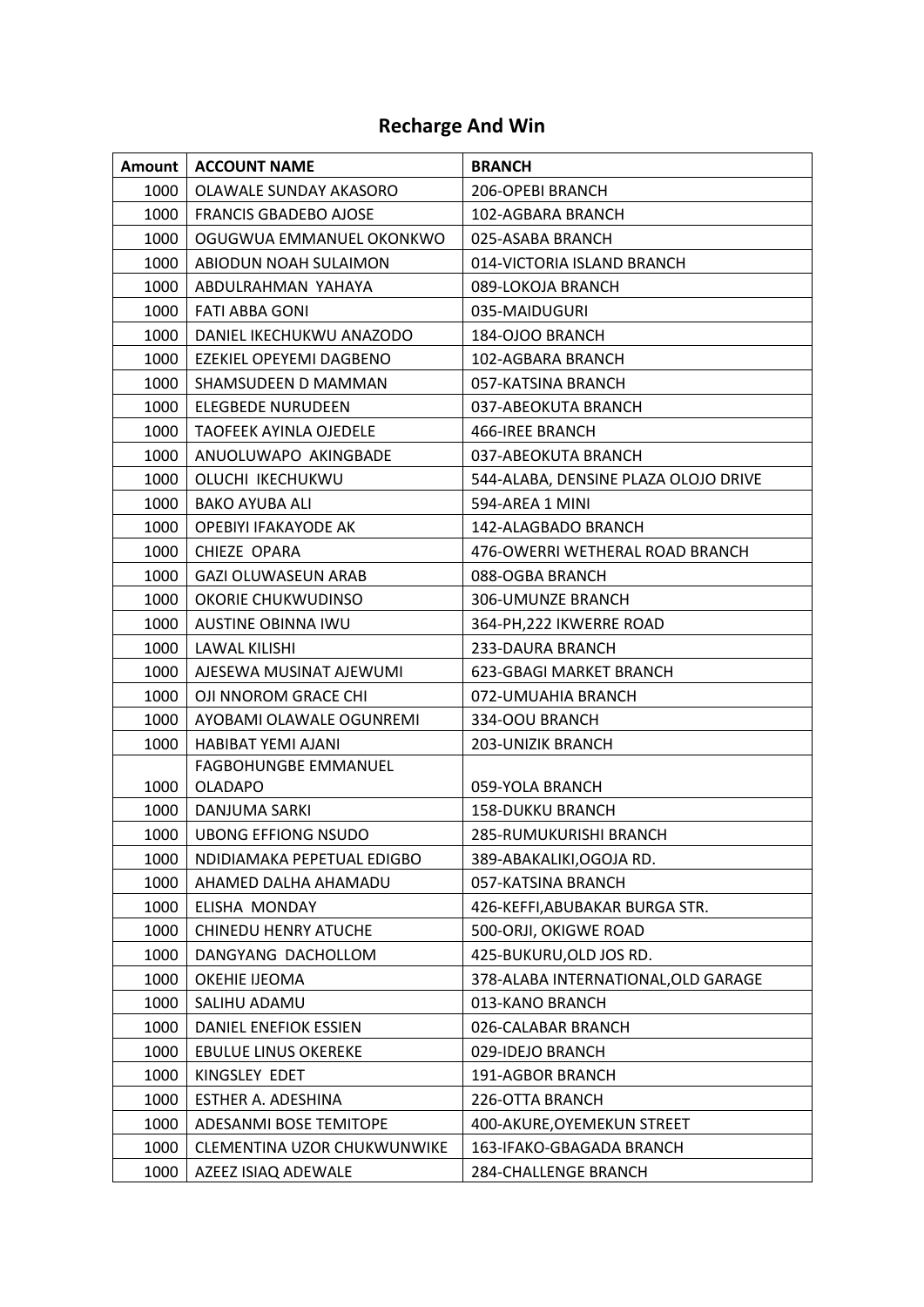| 1000 | ADEGBORO JERRY             | 017-AKURE BRANCH                          |
|------|----------------------------|-------------------------------------------|
| 1000 | ADESUWA LOUIZA EDEKE       | 390-BENIN, AKPAKPAVA STR.                 |
| 1000 | SAMUEL OBINNA UKAEGBU      | 420-AWKA, AZIKIWE STREET                  |
| 1000 | ROTIMI AMBROSE OLATUNJI    | 507-ONDO TOWN, YABA ROAD                  |
| 1000 | EJELONU CHUKWUDI OBINWANNE | 575-SAVANNAH SUITES MINI                  |
| 1000 | CHUKWUDI CURTIS OGWU       | 359-ISOLO, ASA-AFARIOGUN STR, AJAO ESTATE |
| 1000 | ABBA UMAR                  | 288-BAYERO UNIVERSITY BRANCH              |
| 1000 | PRINCE CHIGOZIE AMADI      | 364-PH, 222 IKWERRE ROAD                  |
| 1000 | CHIDIMMA BLESSING IROEMEH  | 476-OWERRI WETHERAL ROAD BRANCH           |
| 1000 | MUOMELU SAMUEL IKENNA      | 025-ASABA BRANCH                          |
| 1000 | <b>IDOWU FELIX OLUMIDE</b> | 458-BENIN, SAPELE RD.                     |
| 1000 | CHIKODI JULIET ONYEKWERE   | 147-CALABAR 1                             |
| 1000 | ABDULRAHMAN HAMZA          | <b>165-DAMATURU BRANCH</b>                |
| 1000 | OLAOLUWA VICTOR AWOSUNLE   | 611-MONOTAN-IBADAN BRANCH                 |
| 1000 | <b>AJADI TUNDE</b>         | 193-SULEJA BRANCH                         |
| 1000 | UMAR ABBA                  | <b>165-DAMATURU BRANCH</b>                |
| 1000 | <b>TAUNU ESEOGHENE</b>     | 255-23 AIRPORT ROAD BRANCH                |
| 1000 | OKEZIE JOSEPH ENYIOMA      | 132-BANK ROAD OWERRI BRANCH               |
| 1000 | <b>BLESSING ALAMU</b>      | 299-SAKA TINUBU BRANCH                    |
| 1000 | <b>FOLORUNSHO MOSES</b>    | 192-IWO ROAD 2 BRANCH                     |
| 1000 | EDWARD EHIS OMODIAGBE      | 183-ILUPEJU 2 BRANCH                      |
| 1000 | ABAYOMI DAVID OLASEHINDE   | 456-KUBWA, ABUJA NASCO ROAD               |
| 1000 | HALIMA DAWUD               | 426-KEFFI, ABUBAKAR BURGA STR.            |
| 1000 | KINGSLEY C. OLEWUEZI       | <b>307-NEKEDE BRANCH</b>                  |
| 1000 | MURPHY MICHAEL             | 447-LEKKI, LEKKI-EPE EXPRESSWAY           |
| 1000 | DAVID CHINEDU NOSIKE       | 141-WOJI BRANCH                           |
| 1000 | HARIS SHUAIBU              | 570-BUK ROAD MINI                         |
| 1000 | TIMOTHY TANKO              | 486-SAGAMU, AKARIGBO STREET               |
| 1000 | MIKE AJUDONU               | 511-AGBOR, OLD LAGOS - ASABA ROAD         |
| 1000 | MORUFDEEN ODUNLAMI         | 271-SAGAMU BRANCH                         |
| 1000 | VALENTINE IFUNANYA NWORAH  | 025-ASABA BRANCH                          |
| 1000 | ADESHINAAYO HAMMED         | 376-IBADAN, LEBANON STREET                |
| 1000 | CHINAZA PRAISE NDIBE       | 394-BBA LAGOS, ATIKU ABUBAKAR PLAZA       |
| 1000 | <b>EFFIONG OKOKON OYO</b>  | 147-CALABAR 1                             |
|      | SOLUMTOCHUKWU VICTORIA     |                                           |
| 1000 | CHIZOBAM                   | 137-AWKA BRANCH 1                         |
| 1000 | <b>IDRIS ALIYU</b>         | 009-AMINU KANO ABUJA BRANCH               |
| 1000 | EVANS OGBOMO               | 330-IHAMA BRANCH                          |
| 1000 | AJIBOLA OLASODE            | 531-OTTA IDIROKO ROAD                     |
| 1000 | STEPHANIE CHIOMA ADIKE     | 378-ALABA INTERNATIONAL, OLD GARAGE       |
| 1000 | Deji Daniel Olatuga        | 607-IKOTA MINI                            |
| 1000 | SHARAFADEEN HAMZA          | 035-MAIDUGURI                             |
| 1000 | EZINWA CHIMA               | 461-ZONE 4 ABUJA, HERBERT MACAULAY WAY    |
| 1000 | DAVID EBURU AFIA           | 607-IKOTA MINI                            |
| 1000 | <b>IDRIS KAMAL</b>         | 576-KATAKO MINI                           |